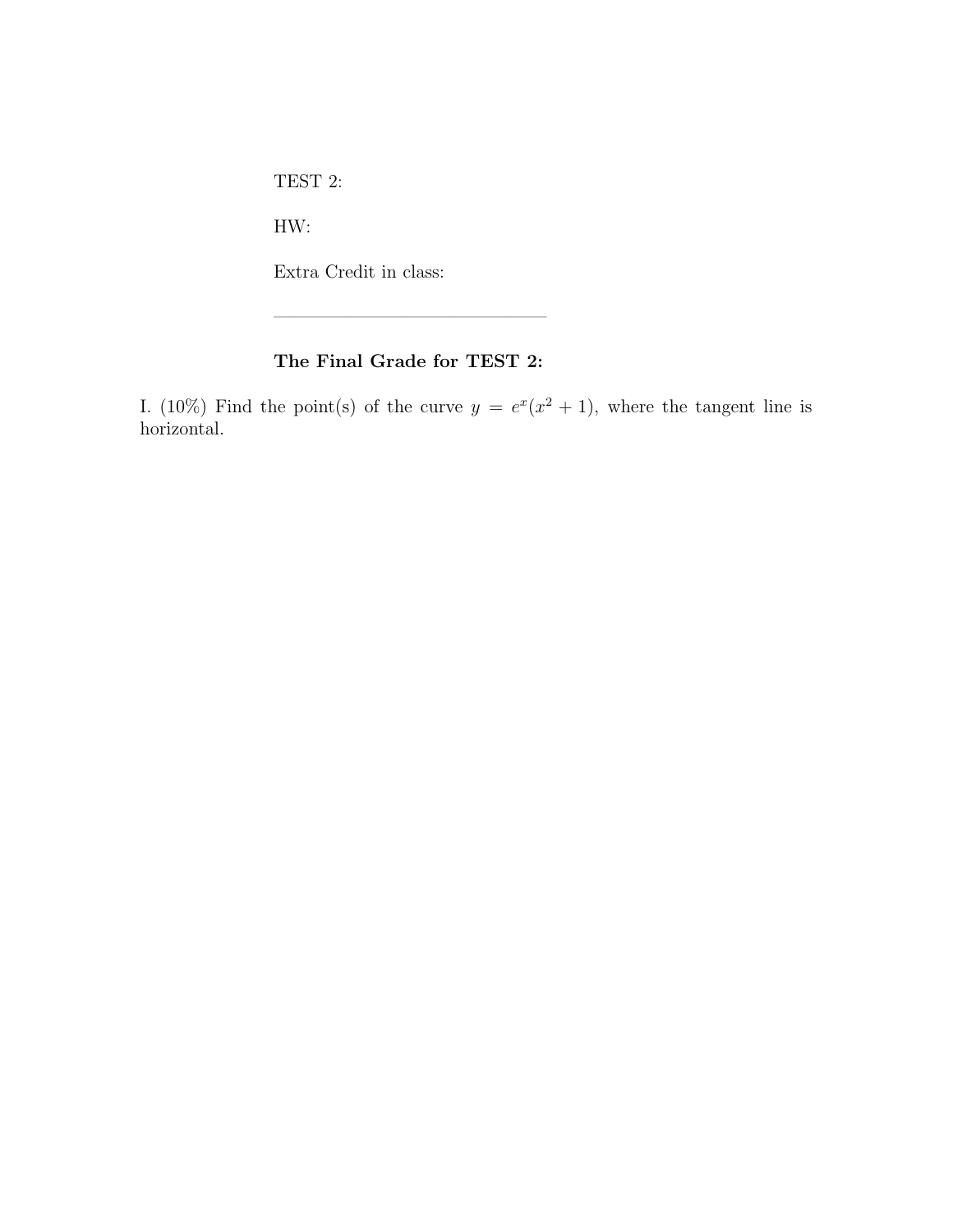II. (10%) Had Galileo dropped a cannonball from the tower of Pisa, 179ft above the ground, the ball's height above ground  $t$  seconds into the fall would have been

$$
s(t) = 179 - 16t^2.
$$

a) What would have been the ball's velocity and acceleration at time  $t$ ?

b) About how long would it have taken the ball to hit the ground  $(s=0)$ ?

c) What would have been the ball's velocity at the moment of impact?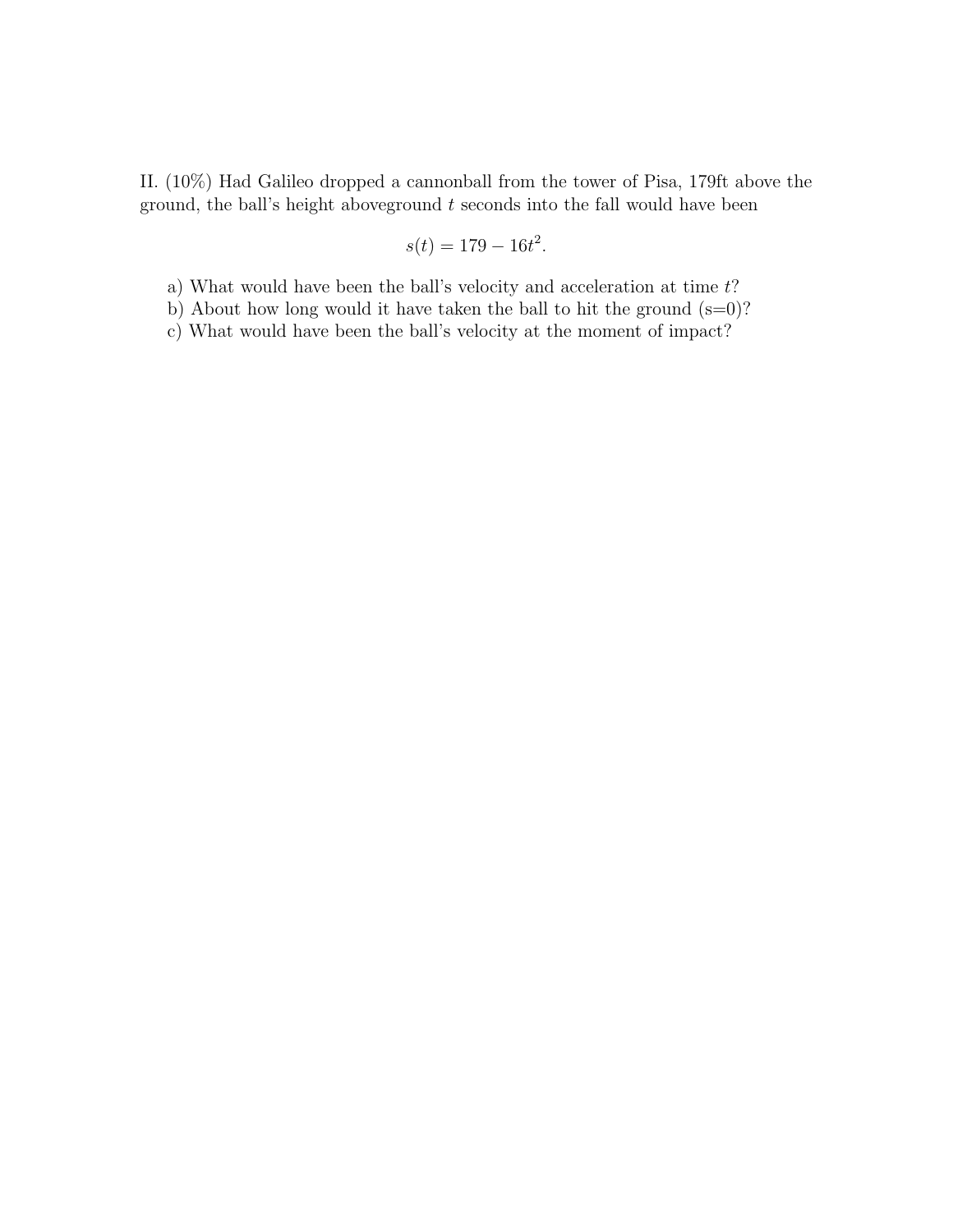III. $(10\%)$  Find the derivative of the function:

$$
f(x) = \frac{2x + 1}{x^2 - 1}.
$$

IV. (10%) Find the derivative of the function:

$$
f(x) = \cos x + \sin x + \tan x.
$$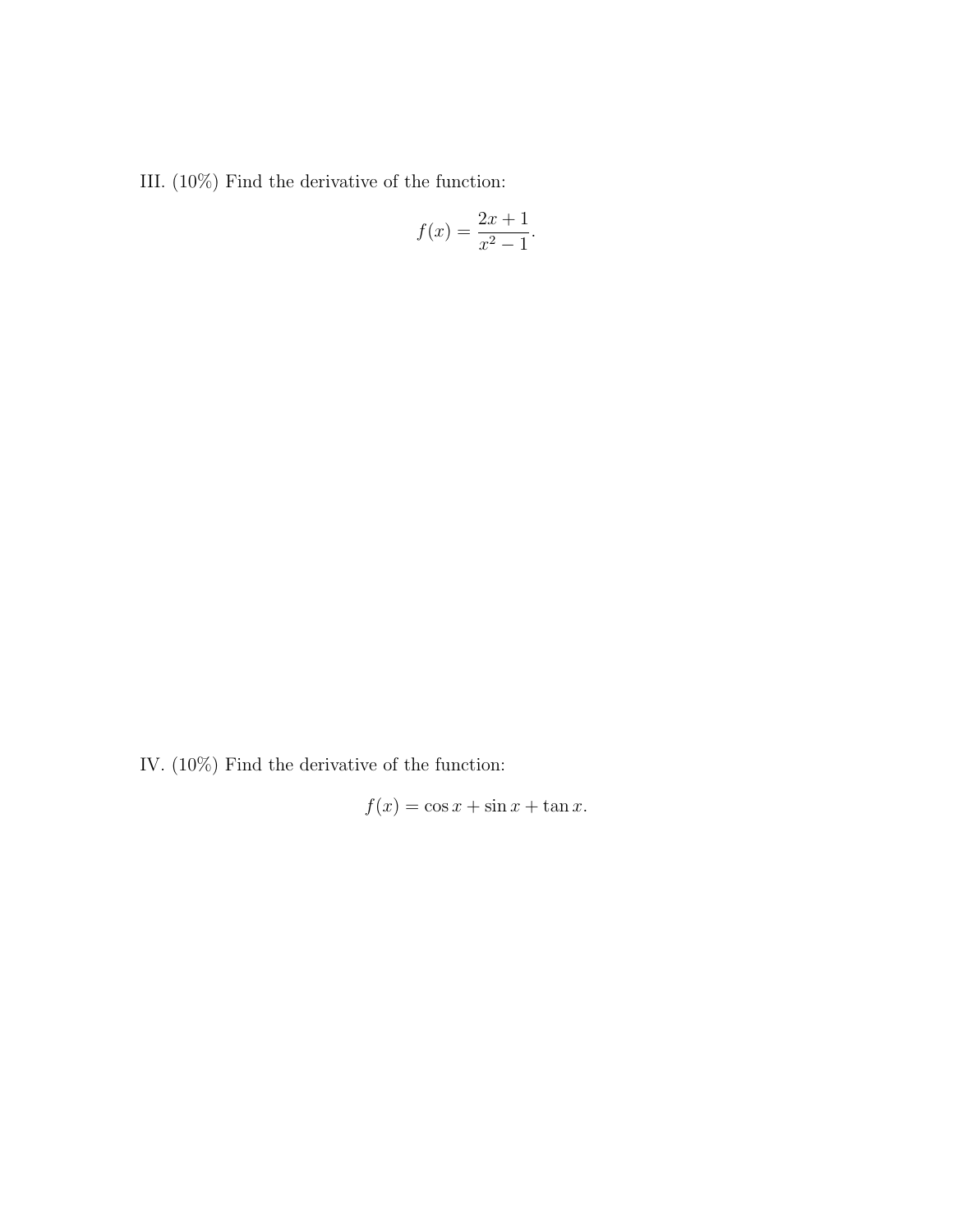V. (10%) Find the derivative of the function:

$$
f(x) = \frac{\sin x}{1 + \cos^2 x}.
$$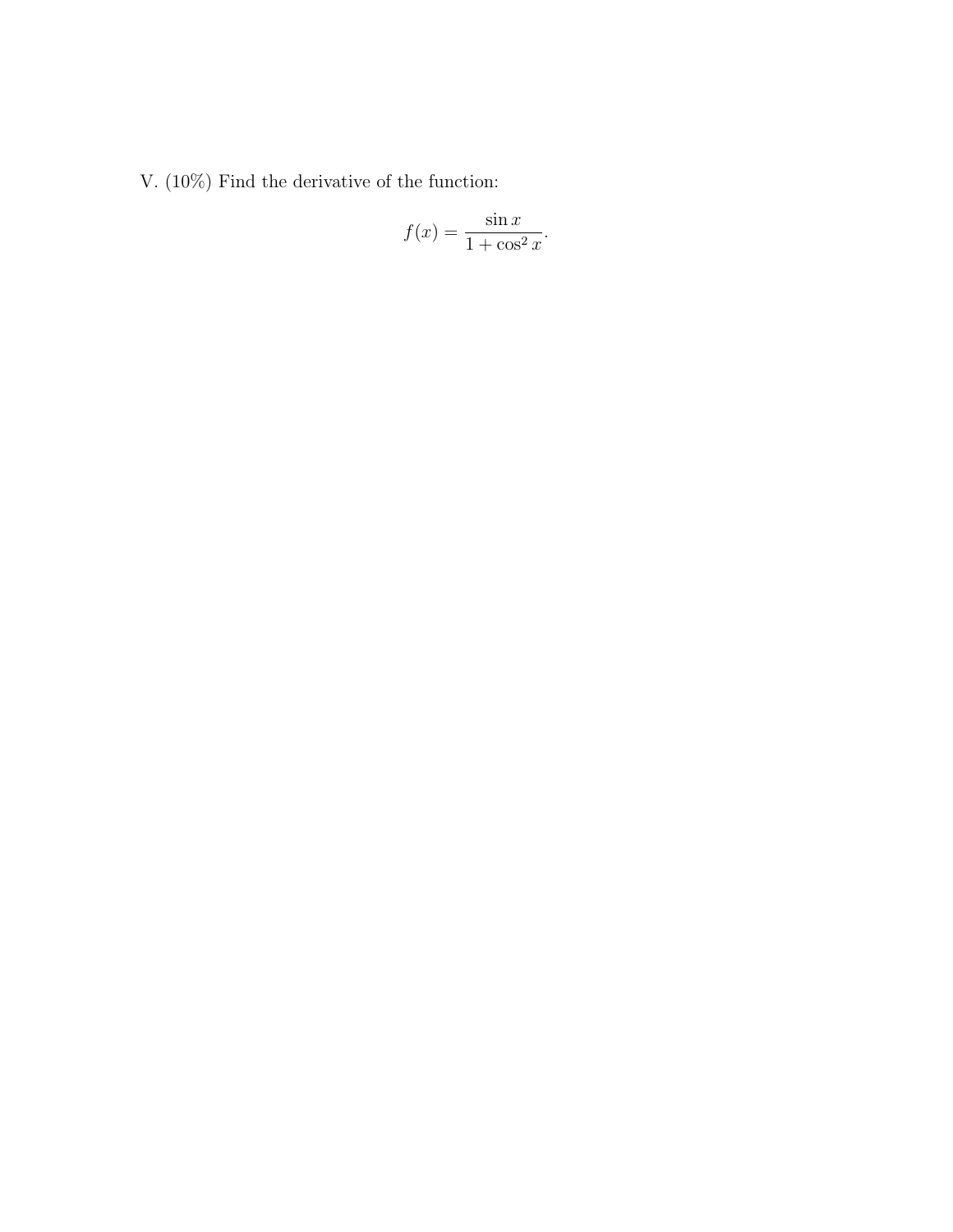VI. (10%) Find the derivative of the function:

$$
f(x) = (3x + 4)^7 + \cos 6x.
$$

VII. (10%) Find the derivative of the function:

$$
f(x) = \left(\frac{\sin x}{1 + \cos x}\right)^3.
$$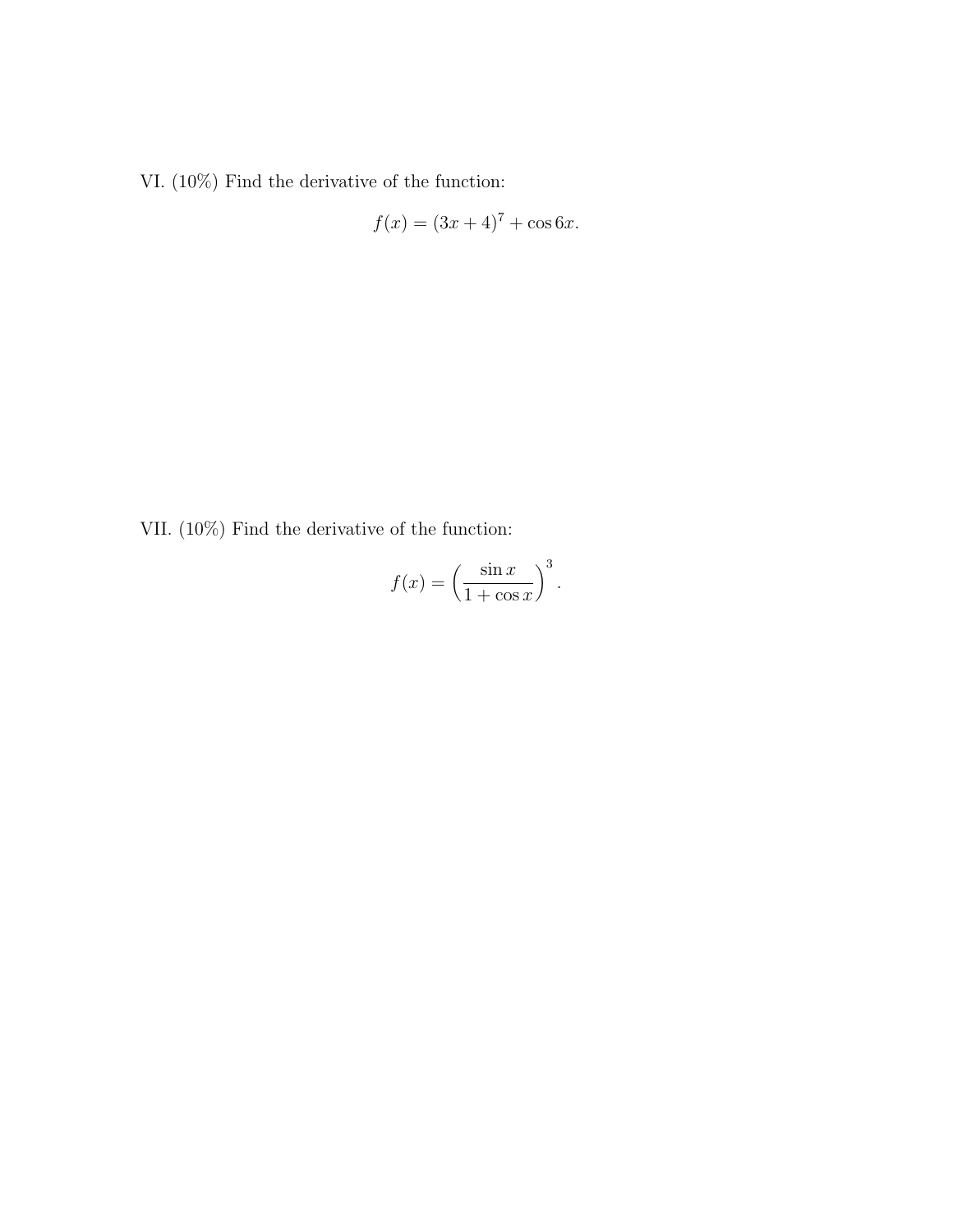VIII. $(10\%)$  Find the derivative of the function:

$$
f(x) = \sqrt{1 + \sin^3(5x)}.
$$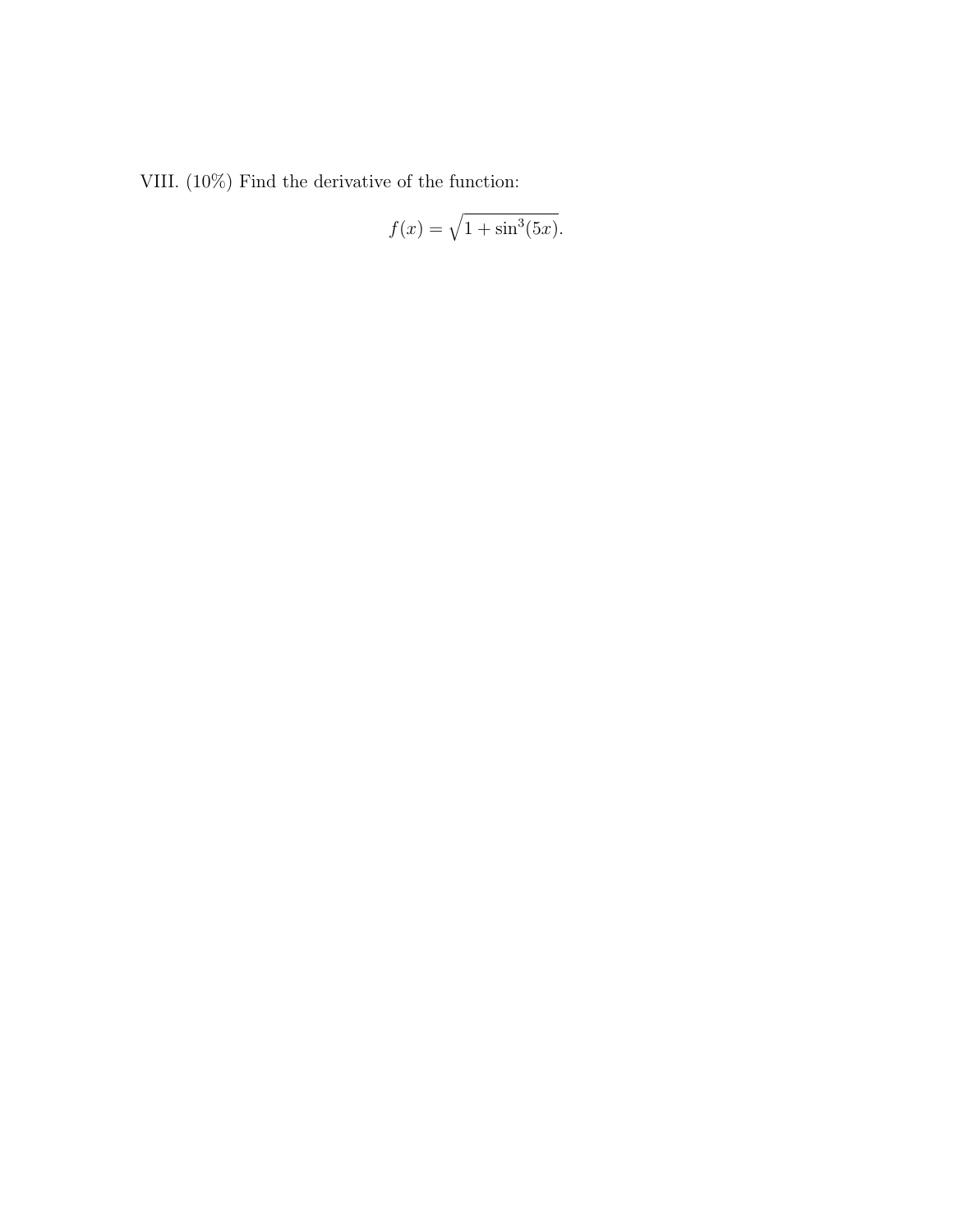IX. (10%) A function  $y = f(x)$  is graphed below.

a) Estimate as good as you can the intervals where  $f'(x)$  is positive and where  $f'(x)$  is negative.

b) Estimate as good as you can the intervals where  $f''(x)$  is positive and where  $f''(x)$  is negative.

c) Sketch the graph of  $f'(x)$  (on the same figure).